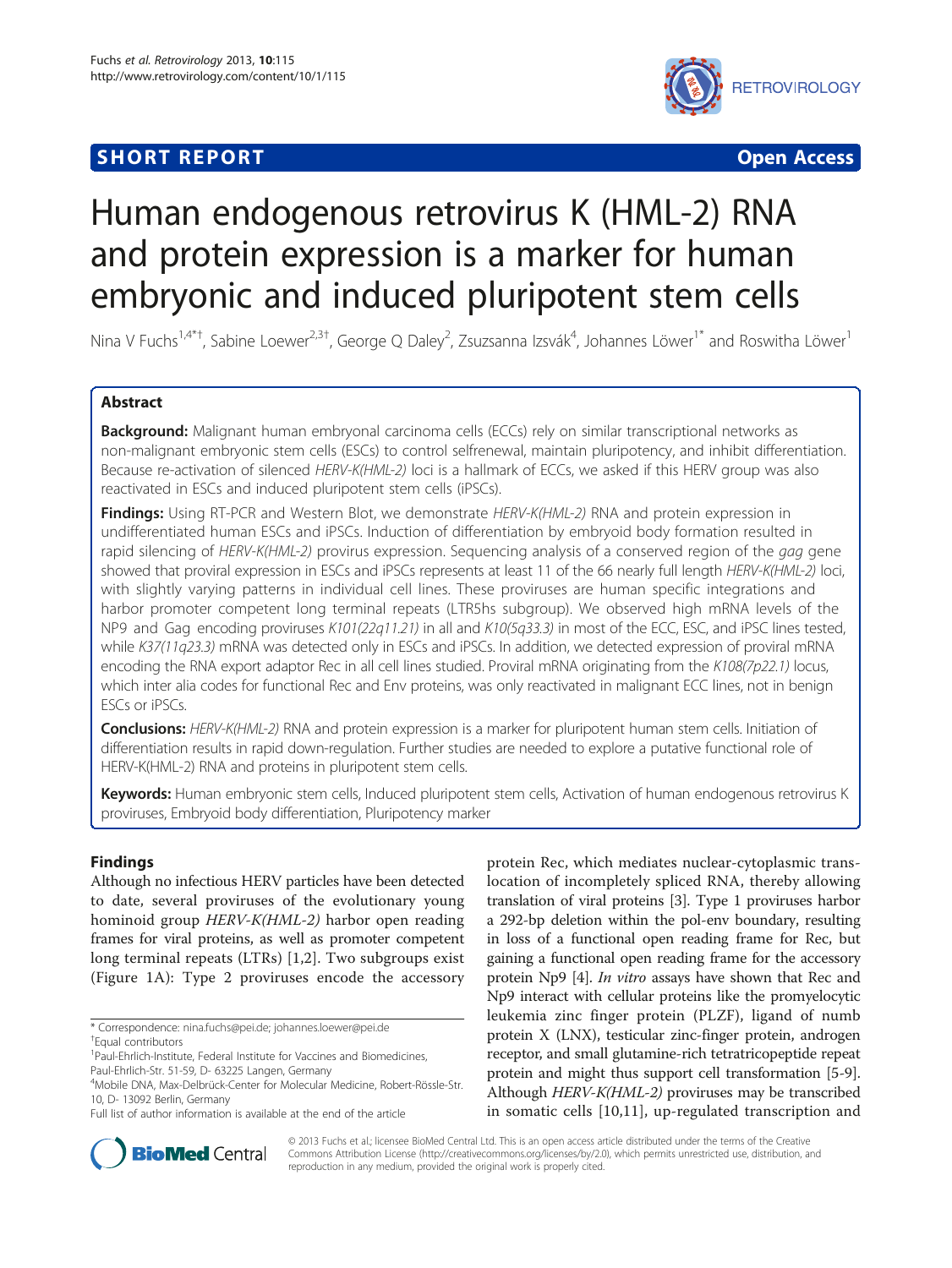<span id="page-1-0"></span>

protein expression, formation of retrovirus particles, and induction of an anti-HERV-K(HML-2) immune response are predominantly associated with germ cell tumors, embryonal carcinoma cell (ECC) lines, melanomas and other cancers [\[12](#page-5-0)-[17\]](#page-5-0).

The phenotype and transcriptional profile of ECCs resemble that of non-malignant pluripotent embryonic stem cells (ESCs) and induced pluripotent stem cells (iPSCs) in that they express key pluripotency factors such as OCT4, NANOG and SOX2 and other markers characteristic of pluripotent stem cells [reviewed in [[21](#page-5-0)]]. In addition, ECCs rely on similar pathways to regulate self-renewal and inhibition of differentiation [\[21\]](#page-5-0), such as autocrine FGF signalling and activation of downstream

signalling cascades, especially the ERK/MEK pathway [[22,23](#page-5-0)]. These similarities prompted us to test whether HERV-K(HML-2) RNA and protein expression, which is a marker of ECCs, might also be reactivated in nonmalignant pluripotent stem cells.

## HERV-K(HML-2) RNA and proteins are expressed in ESCs and iPSCs

We analyzed the expression of HERV-K(HML-2) in three ESC lines (H1, H9, BG01), three fibroblast lines (MRC5, MSC, hFib2) and iPSC lines derived from these fibroblasts. All materials and methods are described in detail in Additional file [1](#page-4-0) "Materials and Methods". To augment the probability to detect HERV-K(HML-2) transcripts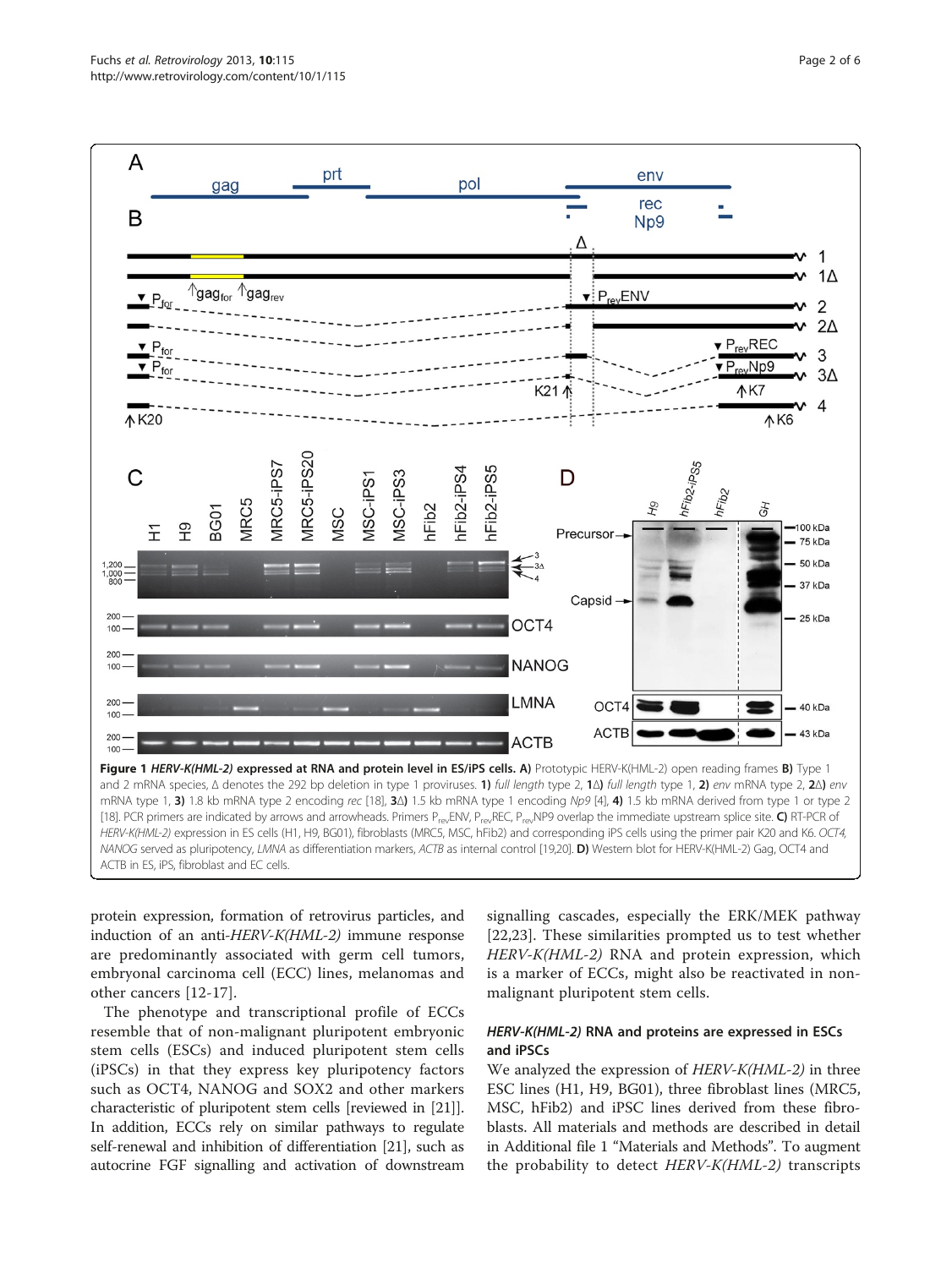derived from proviral promoters, we analyzed completely spliced viral RNA by RT-PCR. Full length and spliced transcripts and the location of all primer pairs used are depicted in Figure [1B](#page-1-0). We verified expression of the endogenous pluripotency genes OCT4 and NANOG and absence of the differentiation marker gene LMNA in pluripotent stem cells, ACTB specific amplicons served as internal controls [\[19,20\]](#page-5-0). We did not detect any HERV-K(HML-2) specific amplicons in any of the fibroblast cell lines, which readily expressed the differentiation marker LMNA. In contrast, all ESC and iPSC lines tested showed expression of all three types of completely spliced HERV-K(HML-2) transcripts, in addition to the pluripotency markers OCT4 and NANOG (Figure [1](#page-1-0)C). The intensities of the PCR amplicons varied between individual ESC/ iPSC lines, suggesting differential activation of proviruses between lines.

The presence of spliced HERV-K(HML-2) type 2 transcripts in all pluripotent stem cell lines tested prompted us to investigate whether they encode functional Rec protein and thus enable translation of HERV-K(HML-2) Gag and Env proteins. Using a HERV-K(HML-2) Gag specific monoclonal antibody in Western blot analysis, we indeed detected low to moderate levels of this protein in the H9 ESCs and the hFib2-iPS5 iPSC line, but not in the parental fibroblasts hFib2. By contrast, the ECC line GH showed high levels of Gag protein expression (Figure [1](#page-1-0)D). To ensure the phenotypic similarity between the malignant ECC line and the non-malignant ESC/iPSC lines, we verified by RT-PCR that GH cells expressed the pluripotency markers OCT4, NANOG, SOX2, STELLA as well as the autocrine signaling factor FGF4 (data not shown). The differences in HERV-K(HML-2) Gag protein levels observed in H9 and hFib2-iPS5 correlated with the differences in signal intensities of their rec specific amplicons in RT-PCRs (Figure [1C](#page-1-0), compare intensities of amplicons 3), which is consistent with the idea that the levels of functional Rec protein determine the efficiency of Gag protein translation.

## Differentiation induces silencing of HERV-K(HML-2) proviruses

To determine whether HERV-K(HML-2) expression in pluripotent stem cells changes during differentiation, we induced embryoid body formation of hFib2-iPS5 cells. We applied semi-qRT-PCR analysis using the primer pair K7/ K21 (see Figure [1](#page-1-0)B). Interestingly, the levels of HERV-K (HML-2) RNA started to decrease from day 6 onwards in hFib2-iPS5 cells, concomitant with a decrease of NANOG and an increase of LMNA expression (Figure 2A). To estimate the degree of the changes we quantified the signal intensities of the RT-PCR bands visualized by ethidium bromide gel analysis (Figure 2A) relative to ACTB (see Additional file [1](#page-4-0) "Materials and Methods"). HERV-K(HML-2) expression levels dropped from 100% on day 0 to roughly 50% on day 6, and to 20% on day 10. Similarly, NANOG expression levels decreased from 100% on day 0 to roughly 75% on day 6, and 55% on day 10.

To verify this with a second method and cell line, we performed real-time RT-PCR analysis using differentiating H9 ESCs [[19,20](#page-5-0)]. This analysis showed an even more dramatic reduction of HERV-K(HML-2) RNA expression during differentiation with significantly reduced transcription already detectable on day 2 of embryoid body differentiation (Figure 2B). Remarkably, the kinetics of HERV-K (HML-2) downregulation is even faster than repression of OCT4 and NANOG.

These slightly divergent results may simply reflect the greater accuracy of real time PCR compared to semiquantitive PCR or may be rooted in the well-known subtle differences in the expression profiles of pluripotent stem cells especially those of ESC compared to iPSC lines [\[24\]](#page-5-0).

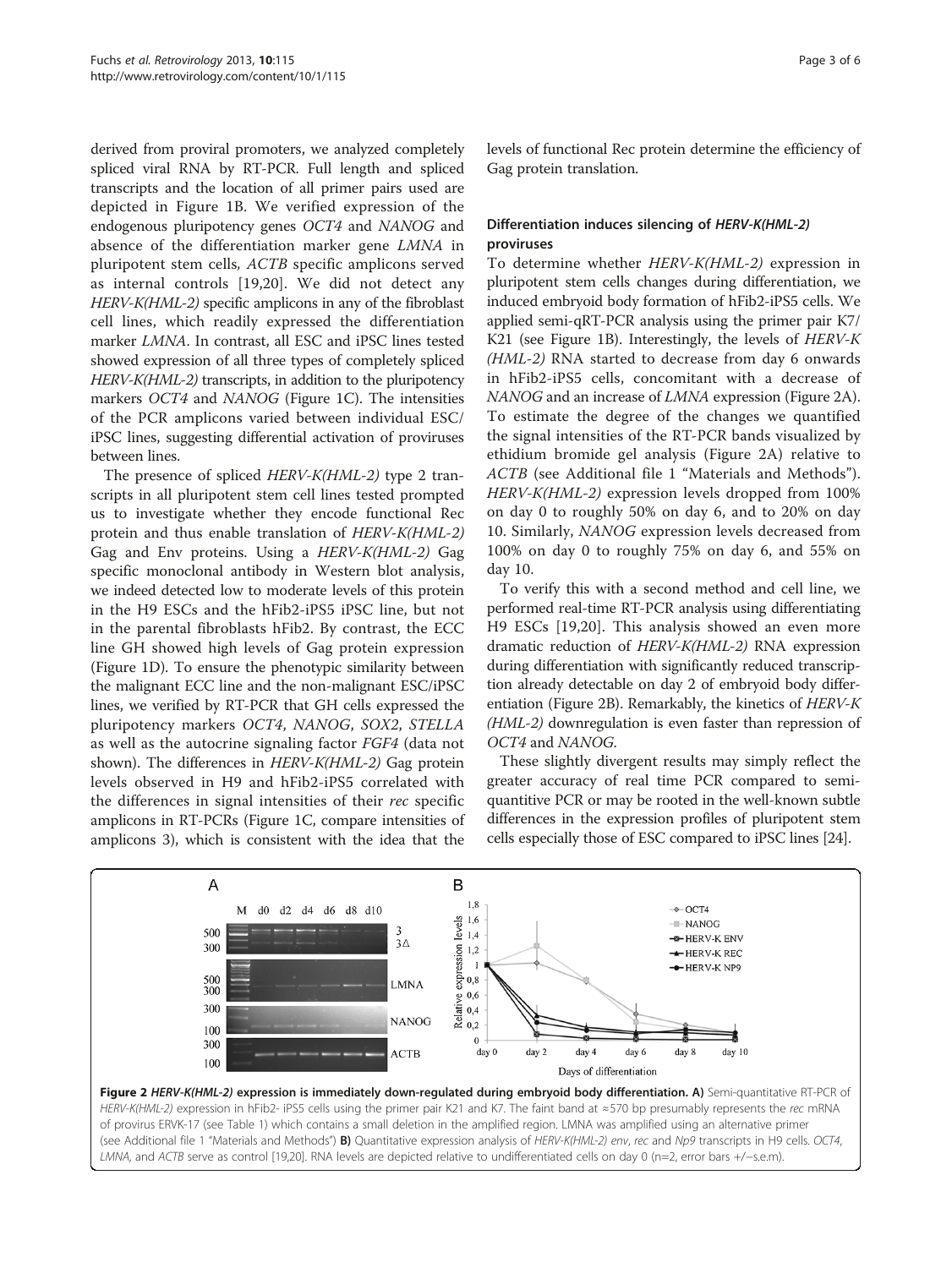<span id="page-3-0"></span>The recent findings that high RNA levels of the endogenous retrovirus group HERV-H [\[25](#page-5-0)] and expression of non-LTR retrotransposons [\[26\]](#page-5-0) are also associated with human pluripotent stem cells indicate that a pluripotent phenotype might be accompanied by a general relieve of retroelement silencing. We therefore asked whether re-activation of HERV-K(HML-2) proviruses is specific for certain proviral elements or occurs in a stochastic manner.

### HERV-K(HML-2) proviruses are activated in ESC/iPSC/ECC lines in varying patterns

We analyzed activation of HERV-K(HML-2) proviruses in malignant and non-malignant pluripotent stem cells using an established protocol [[27\]](#page-5-0) to amplify, clone, and sequence a highly conserved part of the gag gene (see Additional file [1](#page-4-0) "Materials and Methods"). A proviral sequence was scored as the genomic origin of the respective clone when the two sequences exerted more than 98% identity (Additional file [2](#page-4-0) "Alignments", .msf files

of these alignments are available as Additional files [3](#page-4-0) "K101(22q11.21)", [4](#page-4-0) "K10(5q33.3)", [5](#page-4-0) "K106(3q13.2)", [6](#page-4-0) "K115(8p23.1)", [7](#page-4-0) "K37(11q23.3)", [8](#page-4-0) "K102(1q22)", [9](#page-4-0) "K108(7p22.1)", [10](#page-4-0) "HKc10-B(10q24.2)", [11](#page-4-0) "K41(12q14.1)", [12](#page-4-0) "K109(6q14.1)" and [13](#page-4-0) "KI(3q21.2)"). Out of the 66 full-length or nearly full-length HERV-K(HML-2) proviruses present in the human genome [[1\]](#page-4-0), a subset of 11 were found to be expressed in patterns, which varied from cell line to cell line (Table 1). More activated loci may be detected using optimized primers [\[28\]](#page-5-0), deep sequencing techniques [[29](#page-5-0)] as well as more cell lines. Notably, all transcribed loci belong to the LTR5Hs subgroup of HERV-K(HML-2) proviruses. Interestingly, phylogenetic classifications have shown that all human-specific retroviral integrations fall into this proviral subgroup [[1](#page-4-0)]. Indeed, ten of the expressed proviruses were human-specific, while  $K37(11q23.3)$  may also be present in the genomes of great apes. Five of the re-activated proviruses belonged to type 1 and six to type 2 genotypes, respectively, but their number and expression levels varied between

Table 1 Relative cloning frequencies of HERV-K(HML-2) loci transcribed in ESC, iPSC and ECC lines

| <b>Alias</b>     | <b>Type</b>    | <b>ORF</b>     | ESC<br><b>BG01</b>       | <b>ESC</b><br>H1 | ESC<br>H <sub>9</sub> | iPSC<br><b>MRC</b><br>iPS7 | iPSC<br><b>MRC</b><br>iPS20 | iPSC<br><b>MSC</b><br>iPS1 | iPSC<br><b>MSC</b><br>iPS3 | iPSC<br>hFib <sub>2</sub><br>iPS4 | iPSC<br>hFib <sub>2</sub><br>iPS5 | ECC<br>GH | ECC<br><b>NCCIT</b> | ECC<br>2102<br>Ep |                |                |     |    |    |    |    |    |    |    |    |    |    |    |    |
|------------------|----------------|----------------|--------------------------|------------------|-----------------------|----------------------------|-----------------------------|----------------------------|----------------------------|-----------------------------------|-----------------------------------|-----------|---------------------|-------------------|----------------|----------------|-----|----|----|----|----|----|----|----|----|----|----|----|----|
|                  |                |                |                          |                  |                       |                            |                             |                            |                            |                                   |                                   |           |                     |                   | K101(22q11.21) | $\overline{1}$ | g/n | 64 | 60 | 57 | 69 | 61 | 56 | 88 | 62 | 39 | 75 | 16 | 29 |
|                  |                |                |                          |                  |                       |                            |                             |                            |                            |                                   |                                   |           |                     |                   | ERVK-24        |                |     |    |    |    |    |    |    |    |    |    |    |    |    |
| K10(5q33.3)      | $\mathbf{1}$   | g/prt/n        | $\overline{\phantom{a}}$ | 26               | 7,3                   | $\,8\,$                    | 23                          | 5,5                        | 6                          | $\frac{1}{2}$                     | 22                                | 8,5       | 21                  |                   |                |                |     |    |    |    |    |    |    |    |    |    |    |    |    |
| ERVK-10          |                |                |                          |                  |                       |                            |                             |                            |                            |                                   |                                   |           |                     |                   |                |                |     |    |    |    |    |    |    |    |    |    |    |    |    |
| K109(6q14.1)     | $\overline{2}$ | g/prt/e/r      |                          | $7^{\circ}$      | 7,3                   |                            | $\,8\,$                     |                            |                            |                                   |                                   |           |                     | 42                |                |                |     |    |    |    |    |    |    |    |    |    |    |    |    |
| ERVK-9           |                |                |                          |                  |                       |                            |                             |                            |                            |                                   |                                   |           |                     |                   |                |                |     |    |    |    |    |    |    |    |    |    |    |    |    |
| K106(3q13.2)     | $\mathbf{1}$   | g/n            |                          |                  |                       |                            | $\overline{\phantom{m}}$    | 5,5                        | L,                         | $\,8\,$                           | 11                                |           | 5                   |                   |                |                |     |    |    |    |    |    |    |    |    |    |    |    |    |
| ERVK-3           |                |                |                          |                  |                       |                            |                             |                            |                            |                                   |                                   |           |                     |                   |                |                |     |    |    |    |    |    |    |    |    |    |    |    |    |
| K37(11q23.3)     | $\mathbf{1}$   | g/prt/n        | 36                       |                  | 14                    | 15                         | $\,8\,$                     | 22                         |                            | 15                                | 16                                |           |                     |                   |                |                |     |    |    |    |    |    |    |    |    |    |    |    |    |
| ERVK-20          |                |                |                          |                  |                       |                            |                             |                            |                            |                                   |                                   |           |                     |                   |                |                |     |    |    |    |    |    |    |    |    |    |    |    |    |
| HKc10-B(10q24.2) | $\overline{2}$ | g/r            |                          | $\overline{7}$   | $\overline{7}$        |                            |                             | 11                         |                            | L,                                | 6                                 |           |                     |                   |                |                |     |    |    |    |    |    |    |    |    |    |    |    |    |
| ERVK-17          |                |                |                          |                  |                       |                            |                             |                            |                            |                                   |                                   |           |                     |                   |                |                |     |    |    |    |    |    |    |    |    |    |    |    |    |
| KI(3q21.2)       | $\overline{2}$ | $\mathsf r$    |                          |                  |                       | 8                          |                             |                            | 6                          | L,                                | 6                                 |           |                     |                   |                |                |     |    |    |    |    |    |    |    |    |    |    |    |    |
| ERVK-4           |                |                |                          |                  |                       |                            |                             |                            |                            |                                   |                                   |           |                     |                   |                |                |     |    |    |    |    |    |    |    |    |    |    |    |    |
| K115(8p23.1)     | $\overline{2}$ | pol/e/r        |                          |                  |                       |                            |                             |                            |                            | 15                                |                                   |           |                     |                   |                |                |     |    |    |    |    |    |    |    |    |    |    |    |    |
| ERVK-8           |                |                |                          |                  |                       |                            |                             |                            |                            |                                   |                                   |           |                     |                   |                |                |     |    |    |    |    |    |    |    |    |    |    |    |    |
| K41(12q14.1)     | $\overline{2}$ | g/prt/e/r      |                          |                  | 7,3                   |                            |                             |                            |                            |                                   |                                   |           |                     |                   |                |                |     |    |    |    |    |    |    |    |    |    |    |    |    |
| ERVK-21          |                |                |                          |                  |                       |                            |                             |                            |                            |                                   |                                   |           |                     |                   |                |                |     |    |    |    |    |    |    |    |    |    |    |    |    |
| K108(7p22.1)     | $\overline{2}$ | g/prt/e/r      |                          |                  |                       |                            |                             |                            |                            |                                   |                                   | 16,5      | 11                  | 29                |                |                |     |    |    |    |    |    |    |    |    |    |    |    |    |
| ERVK-6           |                |                |                          |                  |                       |                            |                             |                            |                            |                                   |                                   |           |                     |                   |                |                |     |    |    |    |    |    |    |    |    |    |    |    |    |
| K102(1q22)       | $\mathbf{1}$   | $\overline{n}$ |                          |                  |                       |                            |                             |                            |                            |                                   |                                   |           | 47                  |                   |                |                |     |    |    |    |    |    |    |    |    |    |    |    |    |
| ERVK-7           |                |                |                          |                  |                       |                            |                             |                            |                            |                                   |                                   |           |                     |                   |                |                |     |    |    |    |    |    |    |    |    |    |    |    |    |

Proviruses are designated by name and chromosomal locus, by type and putative open reading frames (ORF). For each cell line the relative cloning frequencies of the respective HERV-K(HML-2) loci are given as % (number of sequences assigned to the locus divided by the total number of sequences generated from the cDNA sample). 14 clones were generated and analyzed for BG01, 2102Ep, H9; 15 for H1; 13 for MRCiPS7, MRCiPS20, hFib2iPS4; 17 for MSCiPS3; 18 for hFib2iPS5; 19 for MSCiPS1 and NCCIT, 24 for GH. Open reading frames for Gag (g), Protease (prt) Envelope (e), Rec (r) NP9 (n).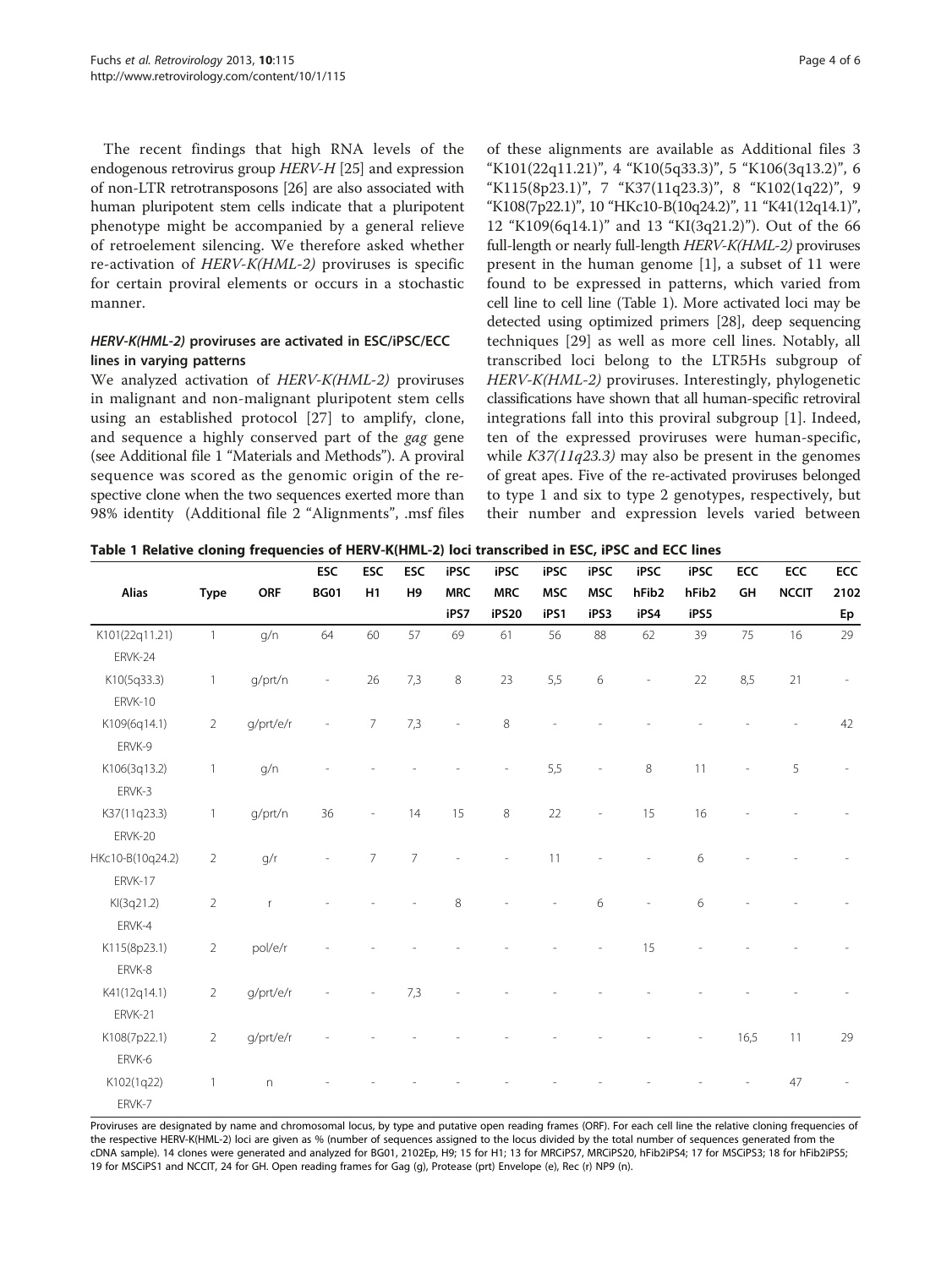<span id="page-4-0"></span>individual ESC/iPSC and ECC cell lines. Such variations in HERV-K(HML-2) proviral transcription profiles are commonly observed in somatic malignant and nonmalignant tissues and cell lines [\[10](#page-5-0),[28\]](#page-5-0) indicating a somewhat stochastic re-activation mechanism which may reflect varying chromatin dynamics [[30](#page-5-0)]. By contrast, we observed constant and efficient transcription of the type 1 provirus K101(22q11.21) in all pluripotent stem cell lines tested, suggesting a more directed re-activation. K101(22q11.21), K37(11q23.3) and K10(5q33.3) encode gag and protease genes and may account for the protein expression detected, e.g. in the H9 and hFib2-iPS5 lines (Figure [1](#page-1-0)D). Transcription of one or the other type 2 locus was detected in the ESC/iPSC lines, but only at low level. This is in contrast to the observed constant up-regulation of K108(7p22.1) expression exclusively in the malignant ECC lines. Notably, a recent survey of HERV-K(HML-2) proviruses transcribed in melanomas in comparison to melanocytes also demonstrated K108(7p22.1) derived mRNA only in melanomas but not in the non-malignant precursor cells [[28](#page-5-0)].

## Conclusion

The endogenous betaretrovirus group HERV-K(HML-2) is unique in its potential to code for viral and accessory proteins. We observed, in slightly varying patterns, reactivation at the RNA and protein levels of certain human specific, protein encoding HERV-K(HML-2) proviruses with promoter competent LTR sequences in pluripotent ESCs, iPSCs, and ECCs. The surprisingly constant activation of K101(22q11.21) across all cell lines tested may indicate a particular function in or association with pluripotency. We detected  $K108(7p22.1)$  only in the malignant ECC lines. This corresponds to up-regulated K108  $(7p22.1)$  transcription described in other germ cell tumours, in brain tumours but not in normal brain [\[10](#page-5-0)] as well as in malignant melanoma [\[28](#page-5-0)] but not in melanocytes. HERV-K(HML-2) proviruses were rapidly silenced upon embryoid body differentiation. Re-activation of this HERV group thus represents another marker for the undifferentiated state of pluripotent stem cells.

Active type 2 proviruses produce Rec protein, which supports cell transformation *in vitro* and germ line carcinoma in situ in transgenic mice [\[7,31](#page-5-0)]. Type 1 proviruses produce Np9 protein [\[4\]](#page-5-0). Both Rec and Np9 interact with transcriptional regulators. For example, Rec and Np9 bind the MYC repressor PLZF resulting in overexpression of MYC [[6\]](#page-5-0) and Np9 can bind to LNX [[8](#page-5-0)] which might influence the activity of the NOTCH pathway. MYC and NOTCH are often involved in carcinogenesis but are also important players in the signalling networks controlling self-renewal, pluripotency and differentiation [[32](#page-5-0)]. Since there are substantial differences between the cell cycle regulation of murine and human pluripotent stem cells [[21\]](#page-5-0), it is intriguing to speculate that Rec and Np9, which are not encoded by rodent ERVs, might play positive roles in human ESC/iPSCs. The observation that Rec and Np9 encoding HERV-K(HML-2) proviruses were preferentially activated in pluripotent stem cells and that their expression was simultaneously silenced upon differentiation independent of their chromosomal localization is in favour of such an idea.

## Additional files

| Additional file 1: "Materials and Methods". |
|---------------------------------------------|
| Additional file 2: "Alignments".            |
| Additional file 3: "K101(22q11.21)".        |
| Additional file 4: "K10(5q33.3)".           |
| Additional file 5: "K106(3q13.2)".          |
| Additional file 6: "K115(8p23.1)".          |
| Additional file 7: "K37(11q23.3)".          |
| <b>Additional file 8: "K102(1q22)".</b>     |
| Additional file 9: "K108(7p22.1)".          |
| Additional file 10: "HKc10-B(10q24.2)".     |
| Additional file 11: "K41(12q14.1)".         |
| Additional file 12: "K109(6q14.1)".         |
| Additional file 13: "KI(3q21.2)".           |

#### Competing interests

The authors declare that no competing interests exist.

#### Authors' contributions

NVF, SL and RL conceived the study and performed the analyses. NVF did HERV-K(HML-2) cloning, performed the sequence analysis and did the immunoblot assay. SL performed cell culture, embryoid body differentiation and RT-PCR analysis. GQD supplied the cells. ZI and GQD financially supported the study. JL helped interpret the results. NVF, SL, JL and RL wrote the manuscript. All authors have read and approved the submission of the manuscript.

#### Acknowledgements

K. Boller (Paul-Ehrlich-Institute, Langen, Germany) has kindly provided the HERMA6/7 antibodies. We thank Christiane Tondera and Heike Strobel (Paul-Ehrlich-Institute, Langen, Germany) for excellent technical assistance. Also, we would like to express our gratitude to G. Schumann and S. Klawitter (Paul-Ehrlich-Institute, Langen, Germany) for stimulating discussions and K. Cichutek (President of the Paul-Ehrlich-Institute, Langen, Germany) for his constant support.

#### Author details

<sup>1</sup>Paul-Ehrlich-Institute, Federal Institute for Vaccines and Biomedicines, Paul-Ehrlich-Str. 51-59, D- 63225 Langen, Germany. <sup>2</sup>Division of Pediatric Hematology and Oncology, Children's Hospital Boston and Department of Biological Chemistry and Molecular Pharmacology, Harvard Medical School, Boston, MA, USA. <sup>3</sup>Present address: Max Delbrück Center for Molecular Medicine, Robert-Rössle-Str. 10, D- 13125 Berlin, Germany. <sup>4</sup>Mobile DNA, Max-Delbrück-Center for Molecular Medicine, Robert-Rössle-Str. 10, D- 13092 Berlin, Germany.

#### Received: 27 March 2013 Accepted: 29 September 2013 Published: 24 October 2013

#### References

1. Subramanian RP, Wildschutte JH, Russo C, Coffin JM: Identification, characterization, and comparative genomic distribution of the HERV-K (HML-2) group of human endogenous retroviruses. Retrovirology 2011, 8:90.